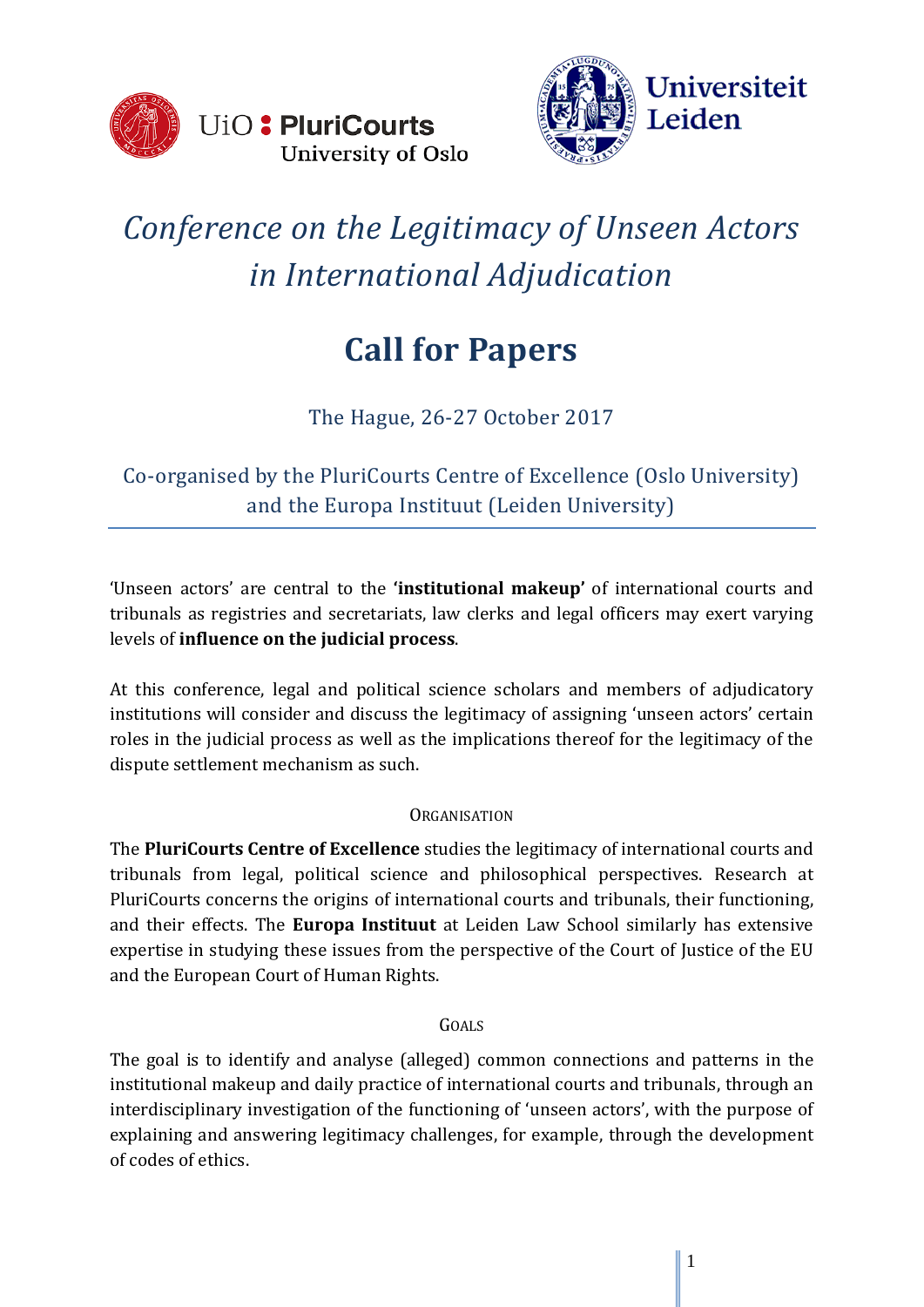



Such investigation could focus on, for example, the following topics:

#### *Appointment*

Which legitimacy issues could arise relating to recruitment, selection and (renewal of) appointment of members of the registries, secretariats and legal officers, including the conditions of such appointment in terms of expertise and/or representativeness? How could the competence of certain secretariats to appoint adjudicators (ICSID annulment committees; WTO panels; default appointment procedures in arbitration) be assessed from a legitimacy perspective?

#### *Case management*

How do 'unseen actors' at international courts and tribunals work with disputing parties to manage pending cases, for example through agreeing on a written submission calendar or to seek a solution for cases that have been "on the docket" for a considerable amount of time? How do the various allocation systems for individual cases operate? How may practices on case preparation and deference to State policy from a case management/procedural viewpoint affect legitimacy?

#### *Deference to the bench*

How is the legitimacy of the judicial process maintained through the relationship between the 'unseen actors' and the bench, in terms of setting the agenda of court or tribunal meetings; attending deliberations; preparatory research and contribution to the drafting of parts of decisions, including interlocutory orders? With regard to the CJEU, the interaction of the bench with the Advocate-General could be examined.

## *Cost-, time- and technological efficiency*

How could the performance of members of the registries and secretariats, and legal officers be assessed in terms of the legitimacy of the dispute settlement process? Similar questions may arise with regard to the organization of translator and interpreter services; or the application and reform of procedural rules. Legitimacy issues in this context could relate to the need for competitive efficiency, as compared to other dispute settlement mechanisms, while offering effective access to justice and a fair trial.

#### *Accountability and transparency*

A major aspect of legitimacy is the accountability and transparency of the 'unseen actors' themselves (different models of contractual relationships, resolution of personnel matters, etc.) and how they support the accountability of the international adjudicatory institution in its entirety, for example, through budget management.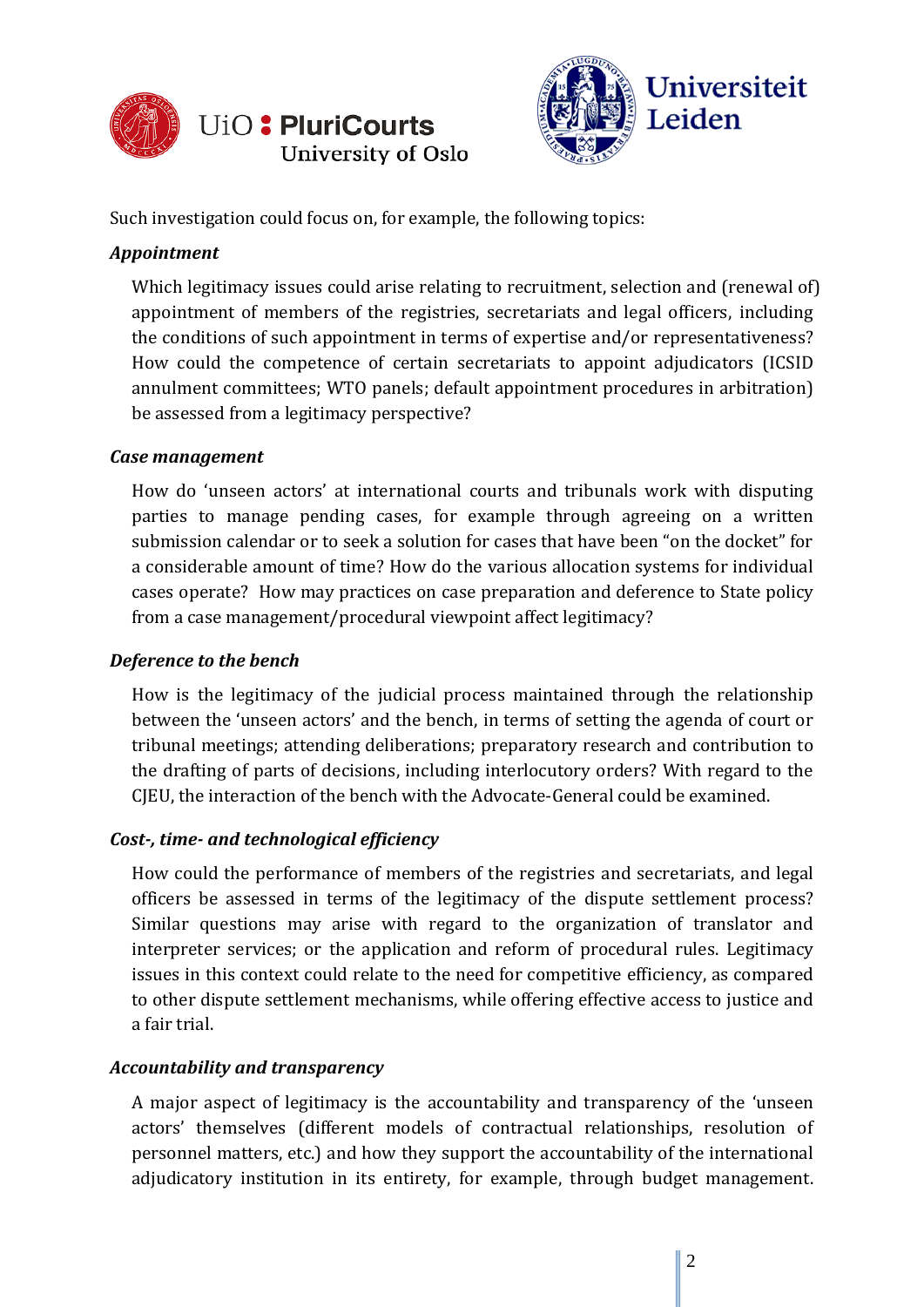



Here one could look at accountability towards disputing parties as well as towards the international legal community more broadly.

# *Outreach and capacity-building*

How does the 'public-facing' role of secretariats and the extent to which there is room for public scrutiny, for example by NGOs, contribute to the legitimacy (and the perception thereof) of international adjudication. How could one assess the complex relationship of the 'unseen actors' as part of the liaison of the adjudicatory institution with the disputing parties, host State and the media – as well as, in some cases, the training provided to developing country judges and registries.

This is **not an exhaustive list**, applicants are welcome to submit abstracts analysing other common connections and patterns in the institutional makeup and daily practice of international courts and tribunals.

#### SUBMISSION OF PAPER PROPOSALS

The Organising Committee (chaired by Prof. dr. Freya Baetens) welcomes abstracts from academics as well as practitioners, including staff of adjudicatory institutions and international organisations. Papers should present innovative ideas, be unpublished at the moment of presentation, and be at an advanced stage of completion.

The submission **deadline is 31 May 2017**.

Proposals should be submitted via email to [unseenactors@jus.uio.no](mailto:unseenactors@jus.uio.no) and consist of:

- 1. A **cover letter**, indicating whether the author (if selected) will be applying for financial support (this will not affect the selection process);
- 2. An **anonymized abstract** (in Word or Pdf-format, not exceeding 400 words);
- 3. A **one-page CV**, including the author's contact details and her/his most important/relevant publications.

Multiple abstracts per author will be considered, but each author will be invited to present one paper at most.

#### FINANCIAL ASSISTANCE

A limited amount of financial assistance is available to support the travel and/or accommodation costs of speakers with financial hardship. Due to funding regulations, reimbursements can only be transferred once the applicant has submitted her/his final paper for publication.